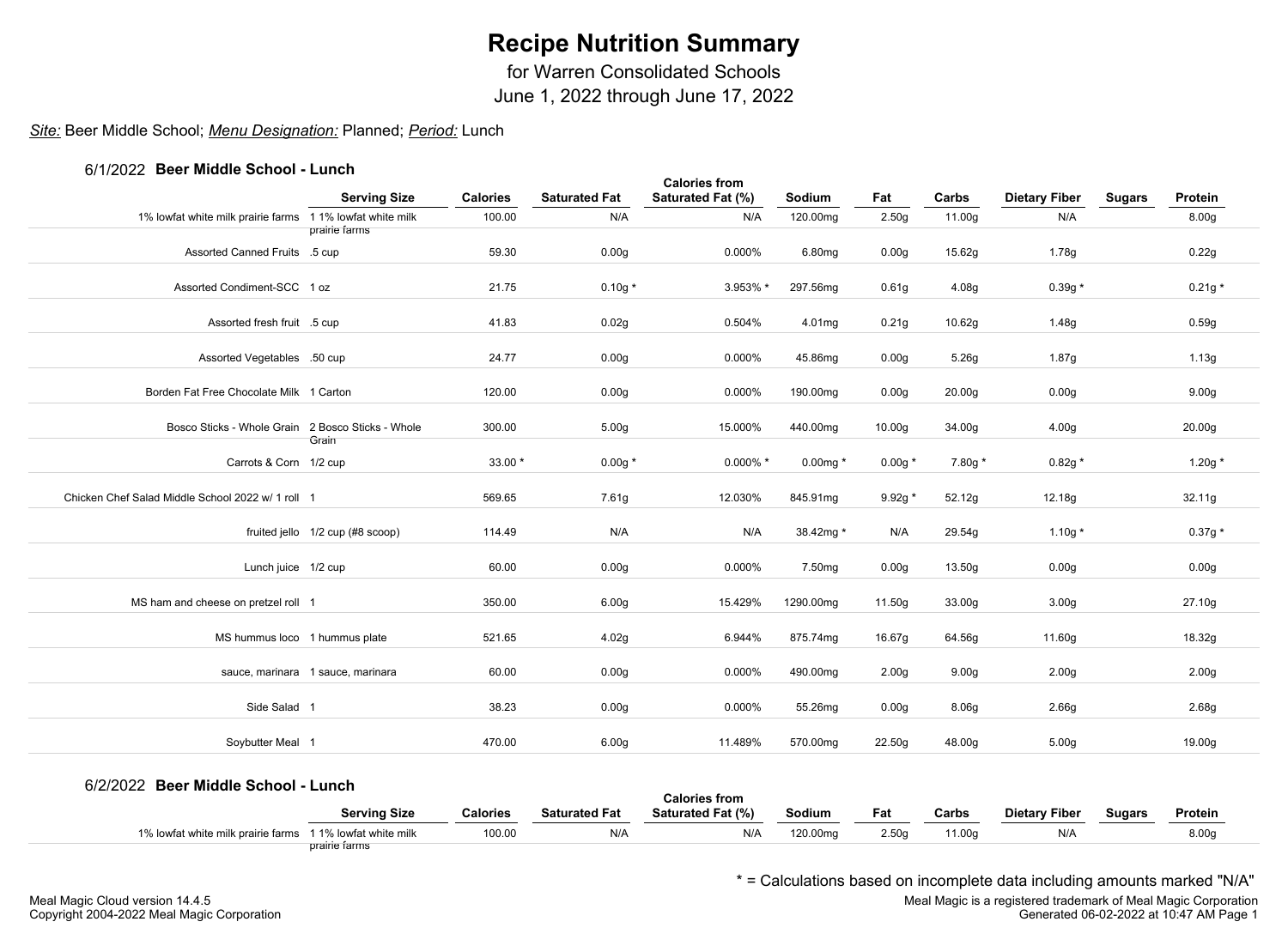for Warren Consolidated Schools

June 1, 2022 through June 17, 2022

## 6/2/2022 **Beer Middle School - Lunch**

|                                                                 |                     |                 |                      | <b>Calories from</b> |                    |                    |         |                      |               |                    |  |
|-----------------------------------------------------------------|---------------------|-----------------|----------------------|----------------------|--------------------|--------------------|---------|----------------------|---------------|--------------------|--|
|                                                                 | <b>Serving Size</b> | <b>Calories</b> | <b>Saturated Fat</b> | Saturated Fat (%)    | Sodium             | Fat                | Carbs   | <b>Dietary Fiber</b> | <b>Sugars</b> | Protein            |  |
| 51% WW Knickerbocker Dinner Roll 1 Dinner Roll                  |                     | 190.00          | 1.00 <sub>g</sub>    | 4.737%               | 130.00mg           | 3.50 <sub>g</sub>  | 24.00g  | 5.00 <sub>g</sub>    |               | 7.00g              |  |
|                                                                 |                     |                 |                      |                      |                    |                    |         |                      |               |                    |  |
| Assorted Canned Fruits .5 cup                                   |                     | 59.30           | 0.00 <sub>g</sub>    | 0.000%               | 6.80mg             | 0.00 <sub>g</sub>  | 15.62g  | 1.78g                |               | 0.22g              |  |
| Assorted Condiment-SCC 1 oz                                     |                     | 21.75           | $0.10g*$             | 3.953% *             | 297.56mg           | 0.61 <sub>g</sub>  | 4.08g   | $0.39g *$            |               | $0.21g *$          |  |
| Assorted fresh fruit .5 cup                                     |                     | 41.83           | 0.02g                | 0.504%               | 4.01mg             | 0.21 <sub>g</sub>  | 10.62g  | 1.48g                |               | 0.59g              |  |
| Assorted Vegetables .50 cup                                     |                     | 24.77           | 0.00 <sub>g</sub>    | 0.000%               | 45.86mg            | 0.00 <sub>g</sub>  | 5.26g   | 1.87g                |               | 1.13g              |  |
| Borden Fat Free Chocolate Milk 1 Carton                         |                     | 120.00          | 0.00 <sub>g</sub>    | 0.000%               | 190.00mg           | 0.00 <sub>g</sub>  | 20.00g  | 0.00 <sub>g</sub>    |               | 9.00 <sub>g</sub>  |  |
| Bosco Sticks - Whole Grain 2 Bosco Sticks - Whole               |                     | 300.00          | 5.00 <sub>g</sub>    | 15.000%              | 440.00mg           | 10.00 <sub>g</sub> | 34.00g  | 4.00 <sub>g</sub>    |               | 20.00 <sub>g</sub> |  |
| Cheese Quesadillas 1                                            | Grain               | 513.96          | 19.75g               | 32.835%              | 693.22mg           | 31.39g             | 34.75g  | 4.16g                |               | 22.85g             |  |
| fat free white milk prairie farms 1 fat free white milk prairie |                     | 80.00           | N/A                  | N/A                  | 120.00mg           | N/A                | 11.00g  | N/A                  |               | 8.00g              |  |
| Grilled Italian Sub 1                                           | farms               | 425.90          | $7.12g*$             | 15.515%              | 2035.29mg          | 18.43g             | 32.85g  | 4.00 <sub>g</sub>    |               | 32.32g             |  |
| Lunch juice 1/2 cup                                             |                     | 60.00           | 0.00 <sub>g</sub>    | 0.000%               | 7.50 <sub>mg</sub> | 0.00 <sub>g</sub>  | 13.50g  | 0.00 <sub>g</sub>    |               | 0.00 <sub>g</sub>  |  |
| Marinara Sauce 4 oz                                             |                     | 54.43           | 0.00 <sub>g</sub>    | 0.000%               | 444.52mg           | 1.81 <sub>g</sub>  | 8.16g   | 1.81 <sub>g</sub>    |               | 1.81g              |  |
| Middle School Parfait with Banana Bread & Granola 1             |                     | 759.34          | 4.06g                | 4.809%               | 542.25mg           | 21.14g             | 129.81g | 6.90g $*$            |               | 17.57g             |  |
| Side Salad 1                                                    |                     | 38.23           | 0.00 <sub>g</sub>    | 0.000%               | 55.26mg            | 0.00 <sub>g</sub>  | 8.06g   | 2.66 <sub>g</sub>    |               | 2.68g              |  |
| Turkey & Cheese Sub 2022 w/ knickerbock Sub Bun 1               |                     | 381.25          | $5.51g*$             | 13.011% *            | 819.96mg           | 14.59g             | 25.70g  | 4.58g                |               | 23.76g             |  |
| Veggie Chef Salad Middle School - 2022 w/ 1 roll 1              |                     | 387.15          | 4.75g                | 11.038%              | 457.91mg           | 11.73g             | 37.68g  | 9.18g                |               | 25.40g             |  |

### 6/3/2022 **Beer Middle School - Lunch**

| <i>UNILULL</i> DUUI MIUUNG UUNUU I                        | - Luivii            |                 |                      | <b>Calories from</b>     |          |       |        |                      |               |                   |  |
|-----------------------------------------------------------|---------------------|-----------------|----------------------|--------------------------|----------|-------|--------|----------------------|---------------|-------------------|--|
|                                                           | <b>Serving Size</b> | <b>Calories</b> | <b>Saturated Fat</b> | <b>Saturated Fat (%)</b> | Sodium   | Fat   | Carbs  | <b>Dietary Fiber</b> | <b>Sugars</b> | Protein           |  |
| 1% lowfat white milk prairie farms 1 1% lowfat white milk | prairie farms       | 100.00          | N/A                  | N/A                      | 120.00mg | 2.50c | 11.00a | N/A                  |               | 8.00 <sub>g</sub> |  |
| Assorted Canned Fruits .5 cup                             |                     | 59.30           | 0.00q                | 0.000%                   | 6.80mg   | 0.00q | 15.62g | .78q                 |               | 0.22q             |  |
|                                                           |                     |                 |                      |                          |          |       |        |                      |               |                   |  |

\* = Calculations based on incomplete data including amounts marked "N/A"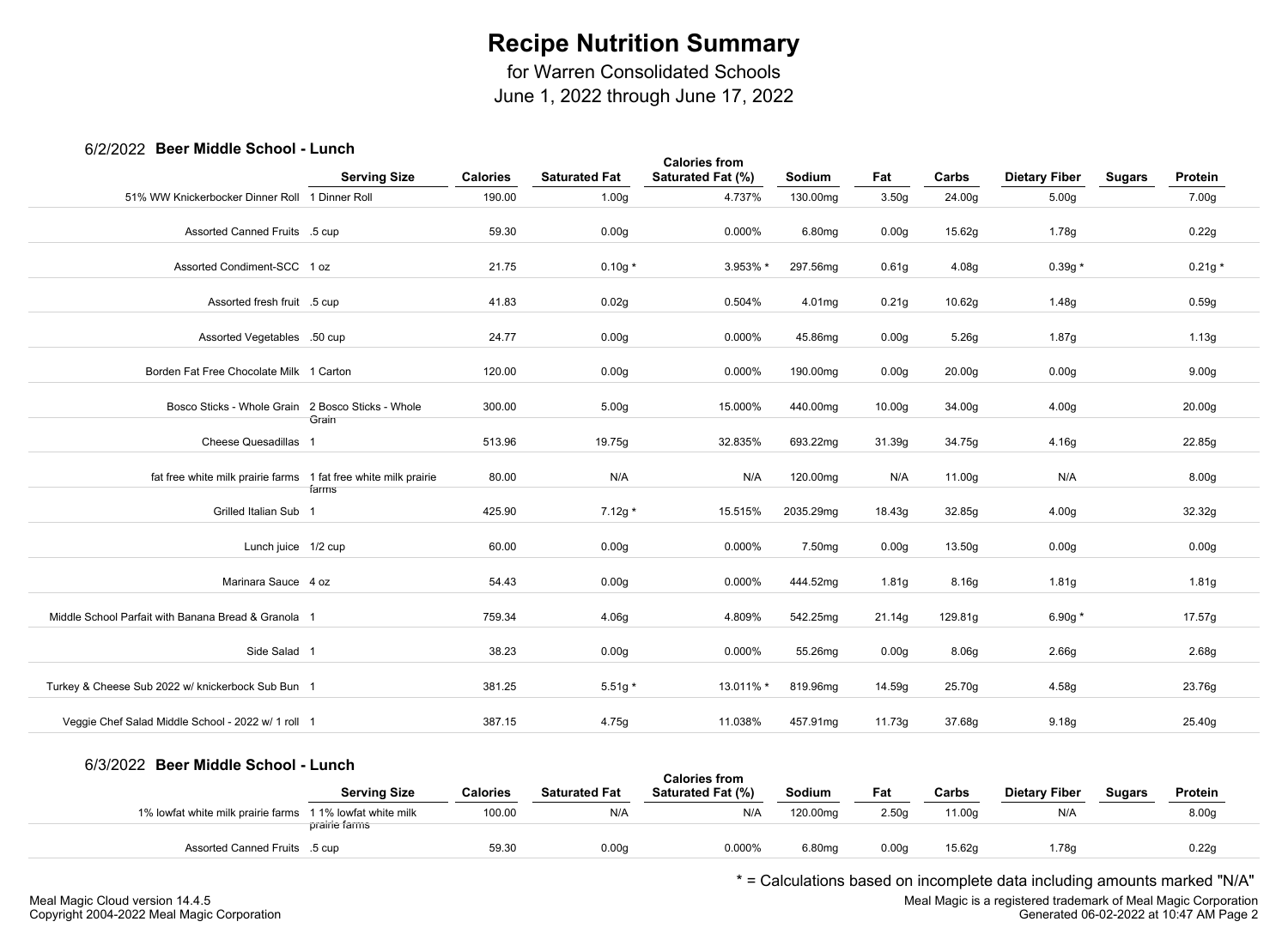for Warren Consolidated Schools

June 1, 2022 through June 17, 2022

## 6/3/2022 **Beer Middle School - Lunch**

| <b>PASE INTRAIR ANTIANI</b>                            |                                               |                 |                      | <b>Calories from</b> |                    |                   |        |                      |               |                   |
|--------------------------------------------------------|-----------------------------------------------|-----------------|----------------------|----------------------|--------------------|-------------------|--------|----------------------|---------------|-------------------|
|                                                        | <b>Serving Size</b>                           | <b>Calories</b> | <b>Saturated Fat</b> | Saturated Fat (%)    | Sodium             | Fat               | Carbs  | <b>Dietary Fiber</b> | <b>Sugars</b> | Protein           |
| Assorted Condiment-SCC 1 oz                            |                                               | 21.75           | $0.10g*$             | 3.953% *             | 297.56mg           | 0.61 <sub>g</sub> | 4.08g  | $0.39g *$            |               | $0.21g *$         |
| Assorted fresh fruit .5 cup                            |                                               | 41.83           | 0.02g                | 0.504%               | 4.01mg             | 0.21 <sub>g</sub> | 10.62g | 1.48g                |               | 0.59g             |
| Assorted Vegetables .50 cup                            |                                               | 24.77           | 0.00g                | 0.000%               | 45.86mg            | 0.00 <sub>g</sub> | 5.26g  | 1.87g                |               | 1.13g             |
| bean, vegetarian 1/2 cup                               |                                               | 130.00          | 0.00 <sub>g</sub>    | 0.000%               | 473.00mg           | 0.00 <sub>g</sub> | 26.00g | 6.00 <sub>g</sub>    |               | 7.00g             |
| Borden Fat Free Chocolate Milk 1 Carton                |                                               | 120.00          | 0.00 <sub>g</sub>    | 0.000%               | 190.00mg           | 0.00 <sub>g</sub> | 20.00g | 0.00g                |               | 9.00 <sub>g</sub> |
| Chicken Chef Salad Middle School 2022 w/ 1 roll 1      |                                               | 569.65          | 7.61g                | 12.030%              | 845.91mg           | $9.92g *$         | 52.12g | 12.18g               |               | 32.11g            |
| HS Fish Sandwich 1                                     |                                               | 320.00          | 1.00 <sub>g</sub>    | 2.813%               | 355.00mg           | 9.00 <sub>g</sub> | 41.00g | 6.00 <sub>g</sub>    |               | 21.00g            |
| Lunch juice 1/2 cup                                    |                                               | 60.00           | 0.00 <sub>g</sub>    | 0.000%               | 7.50mg             | 0.00 <sub>g</sub> | 13.50g | 0.00 <sub>g</sub>    |               | 0.00g             |
| Morning Star Spicy Black Bean Burger 1 Burger          |                                               | 290.00          | 1.00 <sub>g</sub>    | 3.103%               | 535.00mg           | 9.00 <sub>g</sub> | 40.00g | 10.00g               |               | 19.00g            |
| MS Chicken Parm Sandwich 1                             |                                               | 201.54          | 3.11g                | 13.903%              | 642.59mg           | 6.40g             | 24.22g | 3.56g                |               | 12.03g            |
| MS hummus loco 1 hummus plate                          |                                               | 521.65          | 4.02g                | 6.944%               | 875.74mg           | 16.67g            | 64.56g | 11.60g               |               | 18.32g            |
|                                                        | Orange Juice 1 juice, orange 100% fresh       | 61.00           | 0.00 <sub>g</sub>    | 0.000%               | 0.00 <sub>mg</sub> | 0.00 <sub>g</sub> | 14.00g | 0.00 <sub>g</sub>    |               | 0.00 <sub>g</sub> |
| Side Salad 1                                           |                                               | 38.23           | 0.00 <sub>g</sub>    | 0.000%               | 55.26mg            | 0.00 <sub>g</sub> | 8.06g  | 2.66g                |               | 2.68g             |
| Soybutter Meal 1                                       |                                               | 470.00          | 6.00 <sub>g</sub>    | 11.489%              | 570.00mg           | 22.50g            | 48.00g | 5.00 <sub>g</sub>    |               | 19.00g            |
| tomato, cherry 1                                       |                                               | 21.00           | 0.00 <sub>g</sub>    | 0.000%               | 8.80mg             | 0.00 <sub>g</sub> | 4.90g  | 0.98g                |               | 1.00 <sub>g</sub> |
| Tony's Cheese French Bread Pizza, 50/50 Cheese 1 Pizza |                                               | 290.00          | 4.00 <sub>g</sub>    | 12.414%              | 440.00mg           | 11.00g            | 33.00g | 0.00 <sub>g</sub>    |               | 17.00g            |
| Biend<br>Whole Grain Three Cheese Calzones             |                                               |                 |                      | 7.200%               |                    |                   |        |                      |               |                   |
|                                                        | 1 Whole Grain Three<br><b>Cheese Caizones</b> | 250.00          | 2.00 <sub>g</sub>    |                      | 420.00mg           | 5.00 <sub>g</sub> | 33.00g | 4.00 <sub>g</sub>    |               | 19.00g            |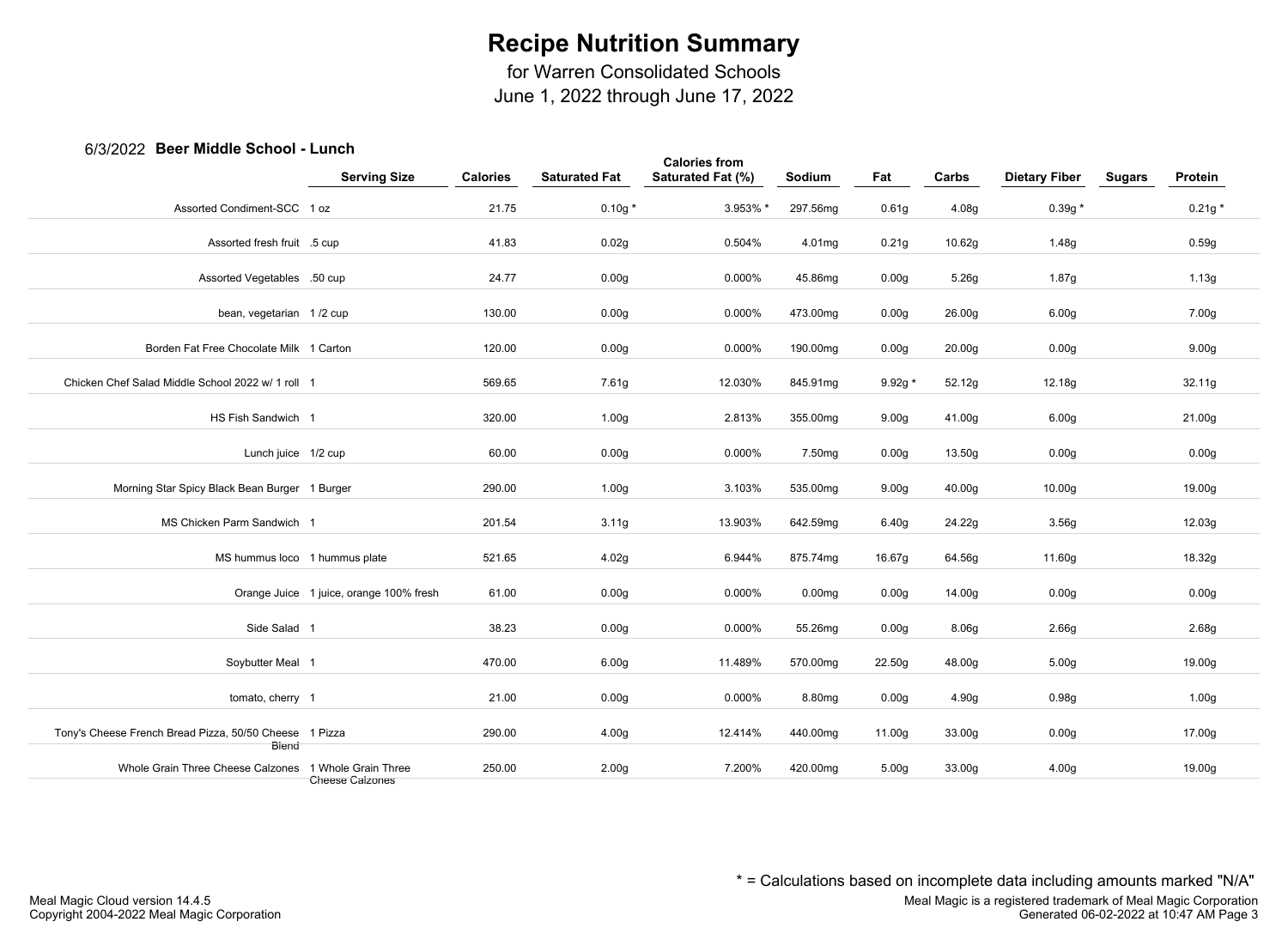for Warren Consolidated Schools

June 1, 2022 through June 17, 2022

## 6/6/2022 **Beer Middle School - Lunch**

|                                                                 |                                   |                 |                      | <b>Calories from</b> |          |                   |        |                      |               |                   |
|-----------------------------------------------------------------|-----------------------------------|-----------------|----------------------|----------------------|----------|-------------------|--------|----------------------|---------------|-------------------|
|                                                                 | <b>Serving Size</b>               | <b>Calories</b> | <b>Saturated Fat</b> | Saturated Fat (%)    | Sodium   | Fat               | Carbs  | <b>Dietary Fiber</b> | <b>Sugars</b> | Protein           |
| 1% lowfat white milk prairie farms 11% lowfat white milk        |                                   | 100.00          | N/A                  | N/A                  | 120.00mg | 2.50 <sub>g</sub> | 11.00g | N/A                  |               | 8.00 <sub>g</sub> |
|                                                                 | prairie farms                     |                 |                      |                      |          |                   |        |                      |               |                   |
| 51% WW Knickerbocker Dinner Roll 1 Dinner Roll                  |                                   | 190.00          | 1.00 <sub>g</sub>    | 4.737%               | 130.00mg | 3.50 <sub>g</sub> | 24.00g | 5.00 <sub>g</sub>    |               | 7.00g             |
| Assorted Canned Fruits .5 cup                                   |                                   | 59.30           | 0.00 <sub>g</sub>    | 0.000%               | 6.80mg   | 0.00 <sub>g</sub> | 15.62g | 1.78g                |               | 0.22g             |
| Assorted Condiment-SCC 1 oz                                     |                                   | 21.75           | $0.10g*$             | 3.953% *             | 297.56mg | 0.61g             | 4.08g  | $0.39g *$            |               | $0.21g *$         |
| Assorted fresh fruit .5 cup                                     |                                   | 41.83           | 0.02g                | 0.504%               | 4.01mg   | 0.21g             | 10.62g | 1.48g                |               | 0.59g             |
| Assorted Vegetables .50 cup                                     |                                   | 24.77           | 0.00 <sub>g</sub>    | 0.000%               | 45.86mg  | 0.00 <sub>g</sub> | 5.26g  | 1.87g                |               | 1.13g             |
| Borden Fat Free Chocolate Milk 1 Carton                         |                                   | 120.00          | 0.00 <sub>g</sub>    | 0.000%               | 190.00mg | 0.00 <sub>g</sub> | 20.00g | 0.00 <sub>g</sub>    |               | 9.00 <sub>g</sub> |
|                                                                 | Carrots frozen 1/2 cup (#8 scoop) | 36.68           | 0.00 <sub>g</sub>    | 0.000%               | 58.42mg  | 1.36g             | 8.15g  | 2.72g                |               | 1.09g             |
| Chicken Chef Salad Middle School 2022 w/ 1 roll 1               |                                   | 569.65          | 7.61g                | 12.030%              | 845.91mg | $9.92g *$         | 52.12g | 12.18g               |               | 32.11g            |
| fat free white milk prairie farms 1 fat free white milk prairie | farms                             | 80.00           | N/A                  | N/A                  | 120.00mg | N/A               | 11.00g | N/A                  |               | 8.00 <sub>g</sub> |
| Lunch juice 1/2 cup                                             |                                   | 60.00           | 0.00 <sub>g</sub>    | 0.000%               | 7.50mg   | 0.00 <sub>g</sub> | 13.50g | 0.00 <sub>g</sub>    |               | 0.00 <sub>g</sub> |
| Macaroni and Cheese Whole Grain/elbow 6 oz                      |                                   | 299.99          | N/A                  | N/A                  | 659.99mg | 15.00g            | 27.00g | 2.00 <sub>g</sub>    |               | 16.00g            |
| MS hummus loco 1 hummus plate                                   |                                   | 521.65          | 4.02g                | 6.944%               | 875.74mg | 16.67g            | 64.56g | 11.60g               |               | 18.32g            |
| Par Baked Pizza Big Daddy's Middle School 1 slice               |                                   | 360.00          | 8.00 <sub>g</sub>    | 20.000%              | 490.00mg | 16.00g            | 35.00g | 4.00 <sub>g</sub>    |               | 18.00g            |
| Side Salad 1                                                    |                                   | 38.23           | 0.00 <sub>g</sub>    | 0.000%               | 55.26mg  | 0.00 <sub>g</sub> | 8.06g  | 2.66g                |               | 2.68g             |
| Soybutter Meal 1                                                |                                   | 470.00          | 6.00 <sub>g</sub>    | 11.489%              | 570.00mg | 22.50g            | 48.00g | 5.00 <sub>g</sub>    |               | 19.00g            |

### 6/7/2022 **Beer Middle School - Lunch**

| <b>ULLEVEL DUULINIUGU UULLUUL</b>                         | .                   |                 |                      | <b>Calories from</b>     |               |       |        |                      |               |                   |  |
|-----------------------------------------------------------|---------------------|-----------------|----------------------|--------------------------|---------------|-------|--------|----------------------|---------------|-------------------|--|
|                                                           | <b>Serving Size</b> | <b>Calories</b> | <b>Saturated Fat</b> | <b>Saturated Fat (%)</b> | <b>Sodium</b> | Fat   | Carbs  | <b>Dietary Fiber</b> | <b>Sugars</b> | Protein           |  |
| 1% lowfat white milk prairie farms 1 1% lowfat white milk | prairie farms       | 100.00          | N/A                  | N/A                      | 120.00mg      | 2.50c | 11.00a | N/A                  |               | 8.00 <sub>g</sub> |  |
| Assorted Canned Fruits .5 cup                             |                     | 59.30           | 0.00q                | 0.000%                   | 6.80mg        | 0.00q | 15.62g | .78q                 |               | 0.22q             |  |

\* = Calculations based on incomplete data including amounts marked "N/A"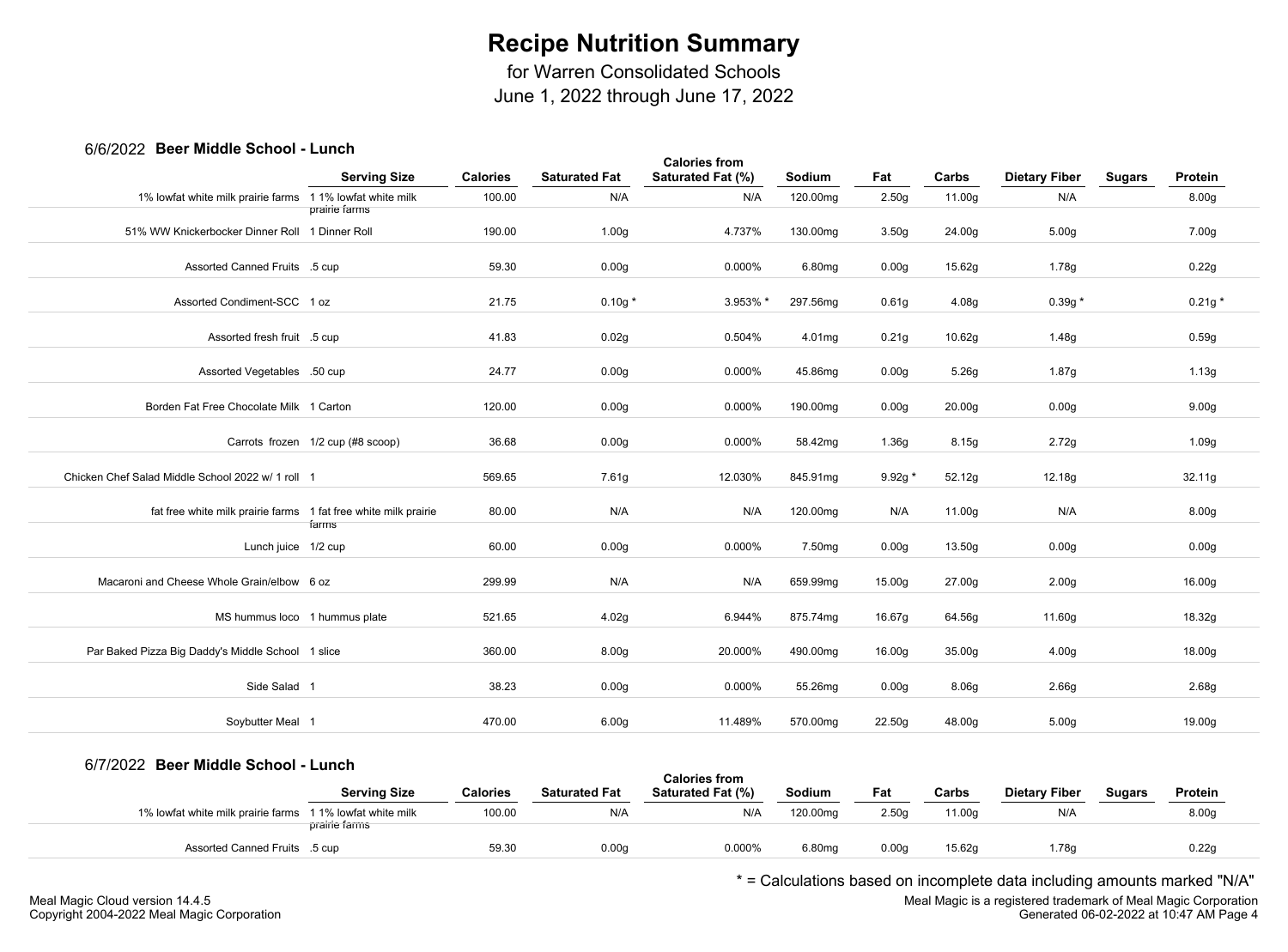for Warren Consolidated Schools

June 1, 2022 through June 17, 2022

## 6/7/2022 **Beer Middle School - Lunch**

|                                                                 | <b>Serving Size</b> | <b>Calories</b> | <b>Saturated Fat</b> | <b>Calories from</b><br>Saturated Fat (%) | Sodium    | Fat               | Carbs              | <b>Dietary Fiber</b> | <b>Sugars</b> | Protein           |  |
|-----------------------------------------------------------------|---------------------|-----------------|----------------------|-------------------------------------------|-----------|-------------------|--------------------|----------------------|---------------|-------------------|--|
| Assorted Condiment-SCC 1 oz                                     |                     | 21.75           | $0.10g*$             | 3.953% *                                  | 297.56mg  | 0.61 <sub>g</sub> | 4.08g              | $0.39g *$            |               | $0.21g*$          |  |
| Assorted fresh fruit .5 cup                                     |                     | 41.83           | 0.02g                | 0.504%                                    | 4.01mg    | 0.21g             | 10.62g             | 1.48g                |               | 0.59g             |  |
| Assorted Vegetables .50 cup                                     |                     | 24.77           | 0.00 <sub>g</sub>    | 0.000%                                    | 45.86mg   | 0.00 <sub>g</sub> | 5.26g              | 1.87g                |               | 1.13g             |  |
| Borden Fat Free Chocolate Milk 1 Carton                         |                     | 120.00          | 0.00 <sub>g</sub>    | 0.000%                                    | 190.00mg  | 0.00 <sub>g</sub> | 20.00 <sub>g</sub> | 0.00 <sub>g</sub>    |               | 9.00 <sub>g</sub> |  |
| broccoli salad .50 cup                                          |                     | 192.74          | 0.01 <sub>g</sub>    | 0.042%                                    | 130.12mg  | 4.16g             | 37.46g             | 1.94g                |               | 1.72g             |  |
| fat free white milk prairie farms 1 fat free white milk prairie | farms               | 80.00           | N/A                  | N/A                                       | 120.00mg  | N/A               | 11.00g             | N/A                  |               | 8.00g             |  |
| Grilled Italian Sub 1                                           |                     | 425.90          | $7.12g*$             | 15.515%                                   | 2035.29mg | 18.43g            | 32.85g             | 4.00 <sub>g</sub>    |               | 32.32g            |  |
| Lunch juice 1/2 cup                                             |                     | 60.00           | 0.00 <sub>g</sub>    | 0.000%                                    | 7.50mg    | 0.00 <sub>g</sub> | 13.50g             | 0.00 <sub>g</sub>    |               | 0.00 <sub>g</sub> |  |
| Middle School Parfait with Banana Bread & Granola 1             |                     | 759.34          | 4.06g                | 4.809%                                    | 542.25mg  | 21.14g            | 129.81g            | 6.90g $*$            |               | 17.57g            |  |
| Side Salad 1                                                    |                     | 38.23           | 0.00 <sub>g</sub>    | 0.000%                                    | 55.26mg   | 0.00 <sub>g</sub> | 8.06g              | 2.66 <sub>g</sub>    |               | 2.68g             |  |
| SuperPretzel Pre-Baked Whole Wheat Soft Pretzels 1 Pretzel      |                     | 150.00          | 0.00 <sub>g</sub>    | 0.000%                                    | 140.00mg  | 1.00 <sub>g</sub> | 30.00 <sub>g</sub> | 3.00 <sub>g</sub>    |               | 5.00 <sub>g</sub> |  |
| Turkey & Cheese Sub 2022 w/ knickerbock Sub Bun 1               |                     | 381.25          | $5.51g*$             | 13.011% *                                 | 819.96mg  | 14.59g            | 25.70g             | 4.58g                |               | 23.76g            |  |
| Ultimate Cheddar Cheese Sauce 6oz 6 oz                          |                     | 260.15          | 12.01 <sub>g</sub>   | 41.538%                                   | 1100.63mg | 18.01g            | 8.00 <sub>g</sub>  | 0.00 <sub>g</sub>    |               | 16.01g            |  |
| Veggie Chef Salad Middle School - 2022 w/ 1 roll 1              |                     | 387.15          | 4.75g                | 11.038%                                   | 457.91mg  | 11.73g            | 37.68g             | 9.18 <sub>g</sub>    |               | 25.40g            |  |
|                                                                 |                     |                 |                      |                                           |           |                   |                    |                      |               |                   |  |

#### 6/8/2022 **Beer Middle School - Lunch**

| <i>UNILULL D</i> eel Middle Ochool - Lunch                |                     |                 |                      | <b>Calories from</b>     |          |                   |        |                      |               |          |  |
|-----------------------------------------------------------|---------------------|-----------------|----------------------|--------------------------|----------|-------------------|--------|----------------------|---------------|----------|--|
|                                                           | <b>Serving Size</b> | <b>Calories</b> | <b>Saturated Fat</b> | <b>Saturated Fat (%)</b> | Sodium   | Fat               | Carbs  | <b>Dietary Fiber</b> | <b>Sugars</b> | Protein  |  |
| 1% lowfat white milk prairie farms 1 1% lowfat white milk |                     | 100.00          | N/A                  | N/A                      | 120.00mg | 2.50q             | 11.00g | N/A                  |               | 8.00g    |  |
|                                                           | prairie farms       |                 |                      |                          |          |                   |        |                      |               |          |  |
| Assorted Canned Fruits .5 cup                             |                     | 59.30           | 0.00 <sub>g</sub>    | 0.000%                   | 6.80mg   | 0.00q             | 15.62g | 1.78g                |               | 0.22g    |  |
|                                                           |                     |                 |                      |                          |          |                   |        |                      |               |          |  |
| Assorted Condiment-SCC 1 oz                               |                     | 21.75           | $0.10g*$             | 3.953% *                 | 297.56mg | 0.61 <sub>g</sub> | 4.08g  | $0.39g*$             |               | $0.21g*$ |  |

\* = Calculations based on incomplete data including amounts marked "N/A"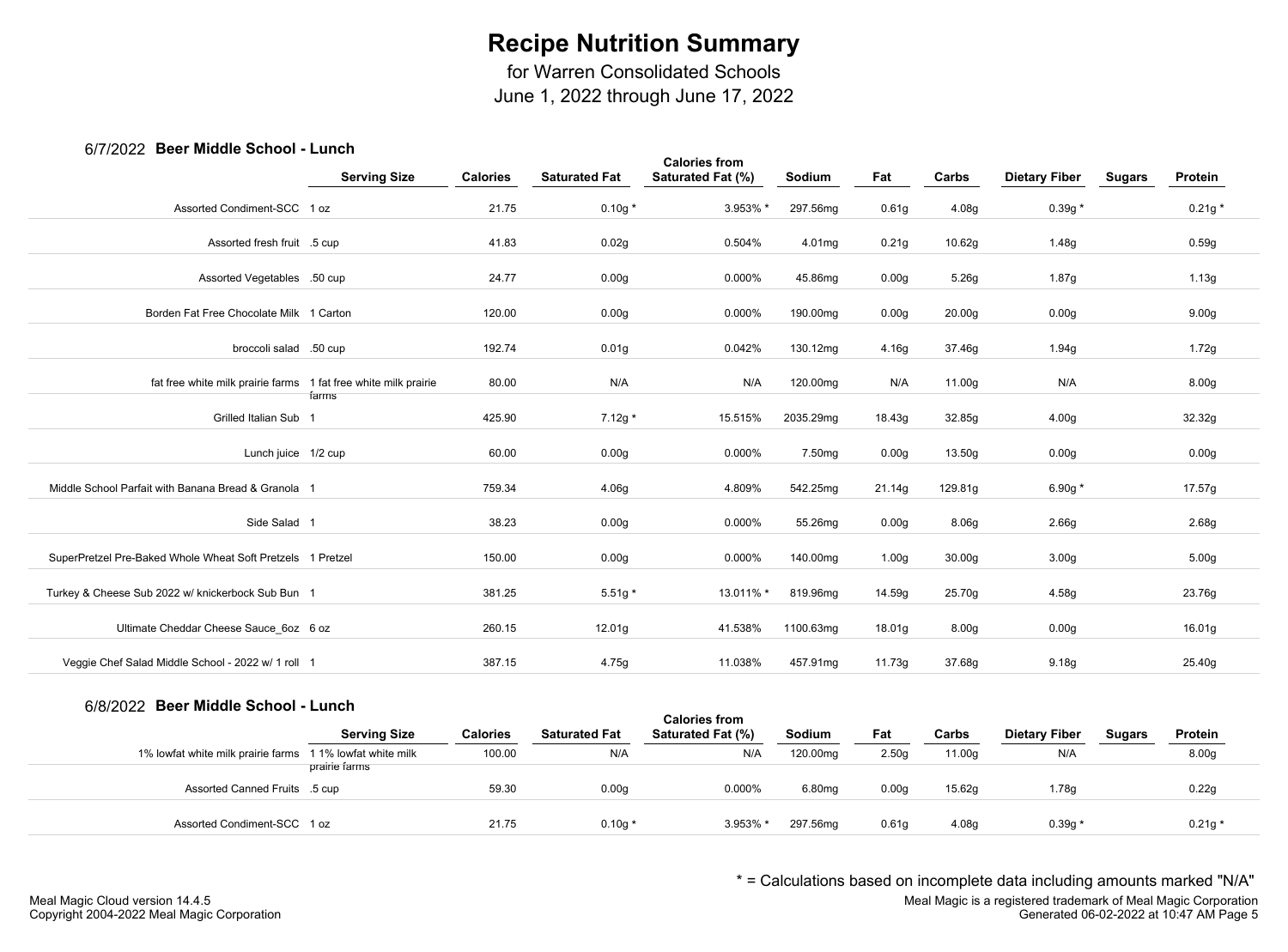for Warren Consolidated Schools

June 1, 2022 through June 17, 2022

## 6/8/2022 **Beer Middle School - Lunch**

| <b>POUL INIQUID OUILOUI</b>                                |                                   |                 |                      |                                           |          |                    |                    |                      |               |                    |
|------------------------------------------------------------|-----------------------------------|-----------------|----------------------|-------------------------------------------|----------|--------------------|--------------------|----------------------|---------------|--------------------|
|                                                            | <b>Serving Size</b>               | <b>Calories</b> | <b>Saturated Fat</b> | <b>Calories from</b><br>Saturated Fat (%) | Sodium   | Fat                | Carbs              | <b>Dietary Fiber</b> | <b>Sugars</b> | Protein            |
| Assorted fresh fruit .5 cup                                |                                   | 41.83           | 0.02g                | 0.504%                                    | 4.01mg   | 0.21g              | 10.62g             | 1.48g                |               | 0.59g              |
| Assorted Vegetables .50 cup                                |                                   | 24.77           | 0.00 <sub>g</sub>    | $0.000\%$                                 | 45.86mg  | 0.00 <sub>g</sub>  | 5.26g              | 1.87g                |               | 1.13g              |
| Borden Fat Free Chocolate Milk 1 Carton                    |                                   | 120.00          | 0.00 <sub>g</sub>    | 0.000%                                    | 190.00mg | 0.00 <sub>g</sub>  | 20.00 <sub>g</sub> | 0.00 <sub>g</sub>    |               | 9.00 <sub>g</sub>  |
| Bosco Sticks - Whole Grain 2 Bosco Sticks - Whole          | Grain                             | 300.00          | 5.00 <sub>g</sub>    | 15.000%                                   | 440.00mg | 10.00 <sub>g</sub> | 34.00g             | 4.00 <sub>g</sub>    |               | 20.00 <sub>g</sub> |
|                                                            | Hamberger Patty 1 Hamberger Patty | 120.00          | 3.50 <sub>g</sub>    | 26.250%                                   | 120.00mg | 8.00 <sub>g</sub>  | 1.00 <sub>g</sub>  | 1.00 <sub>g</sub>    |               | 13.00g             |
| Knickerbocker Whole Grain 4" Hamburger Bun 1 Hamburger Bun |                                   | 190.00          | 0.00g                | 0.000%                                    | 100.00mg | 1.00g              | 31.00g             | 4.00 <sub>g</sub>    |               | 7.00g              |
| Lunch juice 1/2 cup                                        |                                   | 60.00           | 0.00 <sub>g</sub>    | 0.000%                                    | 7.50mg   | 0.00 <sub>g</sub>  | 13.50g             | 0.00 <sub>g</sub>    |               | 0.00 <sub>g</sub>  |
| MS hummus loco 1 hummus plate                              |                                   | 521.65          | 4.02g                | 6.944%                                    | 875.74mg | 16.67g             | 64.56g             | 11.60g               |               | 18.32g             |
|                                                            | sauce, marinara 1 sauce, marinara | 60.00           | 0.00 <sub>g</sub>    | 0.000%                                    | 490.00mg | 2.00 <sub>g</sub>  | 9.00 <sub>g</sub>  | 2.00 <sub>g</sub>    |               | 2.00 <sub>g</sub>  |
| Side Salad 1                                               |                                   | 38.23           | 0.00 <sub>g</sub>    | 0.000%                                    | 55.26mg  | 0.00 <sub>g</sub>  | 8.06g              | 2.66g                |               | 2.68g              |
| Soybutter Meal 1                                           |                                   | 470.00          | 6.00 <sub>g</sub>    | 11.489%                                   | 570.00mg | 22.50g             | 48.00g             | 5.00 <sub>g</sub>    |               | 19.00g             |
| Vegetarian Beans Canned 1/2 cup (#8Scoop)                  |                                   | 145.08          | 0.00 <sub>g</sub>    | 0.000%                                    | 553.69mg | 0.00 <sub>g</sub>  | 29.70g             | 6.11g                |               | 7.12g *            |
| Veggie Chef Salad Middle School - 2022 w/ 1 roll 1         |                                   | 387.15          | 4.75g                | 11.038%                                   | 457.91mg | 11.73g             | 37.68g             | 9.18 <sub>g</sub>    |               | 25.40g             |
|                                                            |                                   |                 |                      |                                           |          |                    |                    |                      |               |                    |

## 6/9/2022 **Beer Middle School - Lunch**

| $O/O/LOLL$ DUGI MIGUIU DUNOOI – EUNON |                        |                 |                      | <b>Calories from</b> |          |                   |        |                      |               |                   |  |
|---------------------------------------|------------------------|-----------------|----------------------|----------------------|----------|-------------------|--------|----------------------|---------------|-------------------|--|
|                                       | <b>Serving Size</b>    | <b>Calories</b> | <b>Saturated Fat</b> | Saturated Fat (%)    | Sodium   | Fat               | Carbs  | <b>Dietary Fiber</b> | <b>Sugars</b> | Protein           |  |
| 1% lowfat white milk prairie farms    | 1 1% lowfat white milk | 100.00          | N/A                  | N/A                  | 120.00mg | 2.50 <sub>q</sub> | 11.00g | N/A                  |               | 8.00 <sub>g</sub> |  |
|                                       | prairie farms          |                 |                      |                      |          |                   |        |                      |               |                   |  |
| 51% WW Knickerbocker Dinner Roll      | 1 Dinner Roll          | 190.00          | 1.00 <sub>g</sub>    | 4.737%               | 130.00mg | 3.50 <sub>g</sub> | 24.00g | 5.00 <sub>g</sub>    |               | 7.00g             |  |
|                                       |                        |                 |                      |                      |          |                   |        |                      |               |                   |  |
| Assorted Canned Fruits .5 cup         |                        | 59.30           | 0.00 <sub>g</sub>    | 0.000%               | 6.80mg   | 0.00 <sub>g</sub> | 15.62g | 1.78g                |               | 0.22g             |  |
|                                       |                        |                 |                      |                      |          |                   |        |                      |               |                   |  |
| Assorted Condiment-SCC 1 oz           |                        | 21.75           | $0.10g*$             | 3.953% *             | 297.56mg | 0.61 <sub>g</sub> | 4.08g  | $0.39g *$            |               | $0.21g *$         |  |
|                                       |                        |                 |                      |                      |          |                   |        |                      |               |                   |  |
| Assorted fresh fruit .5 cup           |                        | 41.83           | 0.02g                | 0.504%               | 4.01mg   | 0.21q             | 10.62g | 1.48g                |               | 0.59g             |  |

\* = Calculations based on incomplete data including amounts marked "N/A"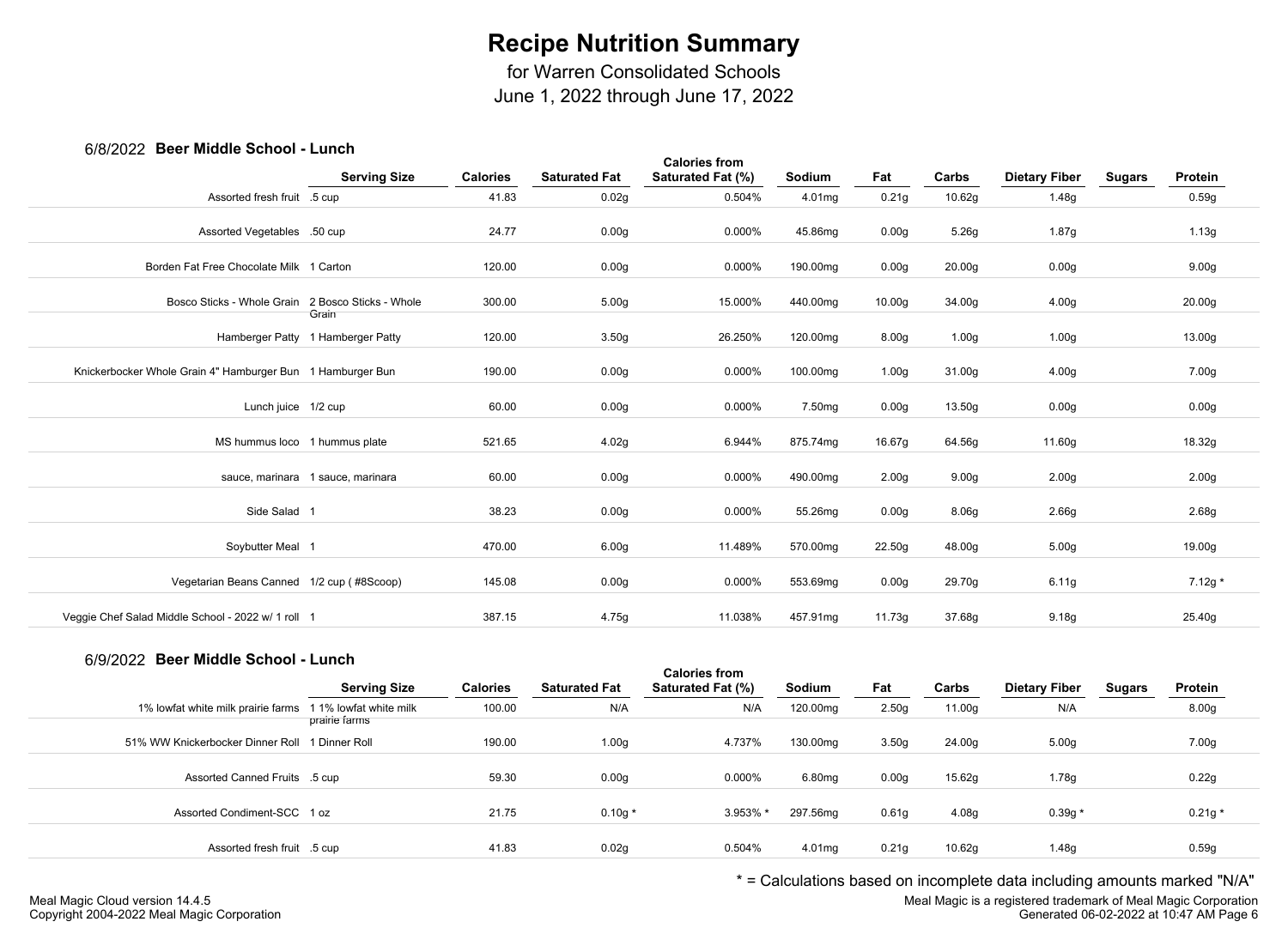for Warren Consolidated Schools

June 1, 2022 through June 17, 2022

### 6/9/2022 **Beer Middle School - Lunch**

| <b>PUSH INIMAIO OUTION</b>                          | -----                         |                 |                      |                                           |                    |                   |                    |                      |               |                   |  |
|-----------------------------------------------------|-------------------------------|-----------------|----------------------|-------------------------------------------|--------------------|-------------------|--------------------|----------------------|---------------|-------------------|--|
|                                                     | <b>Serving Size</b>           | <b>Calories</b> | <b>Saturated Fat</b> | <b>Calories from</b><br>Saturated Fat (%) | Sodium             | Fat               | Carbs              | <b>Dietary Fiber</b> | <b>Sugars</b> | Protein           |  |
| Assorted Vegetables .50 cup                         |                               | 24.77           | 0.00g                | 0.000%                                    | 45.86mg            | 0.00 <sub>g</sub> | 5.26g              | 1.87g                |               | 1.13g             |  |
| Baked potato Half potato half                       |                               | 69.14           | 0.00 <sub>g</sub>    | 0.000%                                    | 2.86mg             | 0.00 <sub>g</sub> | 15.43g             | 1.14g                |               | 1.71g             |  |
| Borden Fat Free Chocolate Milk 1 Carton             |                               | 120.00          | 0.00g                | 0.000%                                    | 190.00mg           | 0.00 <sub>g</sub> | 20.00 <sub>g</sub> | 0.00 <sub>g</sub>    |               | 9.00 <sub>g</sub> |  |
| cheese ravioli with marinara sauce 3 each           |                               | 253.85          | $0.00g *$            | $0.000\%$ *                               | 1073.08mg          | 5.46g             | 34.08g             | 3.46g                |               | 17.46g            |  |
| Chicken nuggets 1 serving of 5                      |                               | 240.00          | 2.50g                | 9.375%                                    | 470.00mg           | 14.00g            | 16.00g             | 3.00 <sub>g</sub>    |               | 13.00g            |  |
| fat free white milk prairie farms                   | 1 fat free white milk prairie | 80.00           | N/A                  | N/A                                       | 120.00mg           | N/A               | 11.00g             | N/A                  |               | 8.00g             |  |
| Lunch juice 1/2 cup                                 | farms                         | 60.00           | 0.00g                | 0.000%                                    | 7.50 <sub>mg</sub> | 0.00 <sub>g</sub> | 13.50g             | 0.00 <sub>g</sub>    |               | 0.00g             |  |
| Middle School Parfait with Banana Bread & Granola 1 |                               | 759.34          | 4.06g                | 4.809%                                    | 542.25mg           | 21.14g            | 129.81g            | 6.90g $*$            |               | 17.57g            |  |
| Side Salad 1                                        |                               | 38.23           | 0.00g                | 0.000%                                    | 55.26mg            | 0.00 <sub>g</sub> | 8.06g              | 2.66g                |               | 2.68g             |  |
| Turkey & Cheese Sub 2022 w/ knickerbock Sub Bun 1   |                               | 381.25          | $5.51g*$             | 13.011% *                                 | 819.96mg           | 14.59g            | 25.70g             | 4.58g                |               | 23.76g            |  |
| Veggie Chef Salad Middle School - 2022 w/ 1 roll 1  |                               | 387.15          | 4.75g                | 11.038%                                   | 457.91mg           | 11.73g            | 37.68g             | 9.18g                |               | 25.40g            |  |
|                                                     |                               |                 |                      |                                           |                    |                   |                    |                      |               |                   |  |

#### 6/10/2022 **Beer Middle School - Lunch**

|                                         | <b>Serving Size</b>                     | <b>Calories</b> | <b>Saturated Fat</b> | <b>Calories from</b><br><b>Saturated Fat (%)</b> | Sodium   | Fat               | Carbs              | <b>Dietary Fiber</b> | <b>Sugars</b> | Protein           |
|-----------------------------------------|-----------------------------------------|-----------------|----------------------|--------------------------------------------------|----------|-------------------|--------------------|----------------------|---------------|-------------------|
| 1% lowfat white milk prairie farms      | 1 1% lowfat white milk<br>prairie farms | 100.00          | N/A                  | N/A                                              | 120.00mg | 2.50 <sub>g</sub> | 11.00g             | N/A                  |               | 8.00 <sub>g</sub> |
| Assorted Canned Fruits .5 cup           |                                         | 59.30           | 0.00 <sub>g</sub>    | 0.000%                                           | 6.80mg   | 0.00 <sub>g</sub> | 15.62g             | 1.78g                |               | 0.22g             |
| Assorted Condiment-SCC 1 oz             |                                         | 21.75           | $0.10g *$            | 3.953% *                                         | 297.56mg | 0.61 <sub>g</sub> | 4.08g              | $0.39g *$            |               | $0.21g *$         |
| Assorted fresh fruit .5 cup             |                                         | 41.83           | 0.02g                | 0.504%                                           | 4.01mg   | 0.21 <sub>g</sub> | 10.62g             | 1.48g                |               | 0.59g             |
| Assorted Vegetables .50 cup             |                                         | 24.77           | 0.00 <sub>g</sub>    | 0.000%                                           | 45.86mg  | 0.00 <sub>g</sub> | 5.26g              | 1.87g                |               | 1.13g             |
| Borden Fat Free Chocolate Milk 1 Carton |                                         | 120.00          | 0.00g                | 0.000%                                           | 190.00mg | 0.00 <sub>g</sub> | 20.00 <sub>g</sub> | 0.00 <sub>g</sub>    |               | 9.00 <sub>g</sub> |

\* = Calculations based on incomplete data including amounts marked "N/A"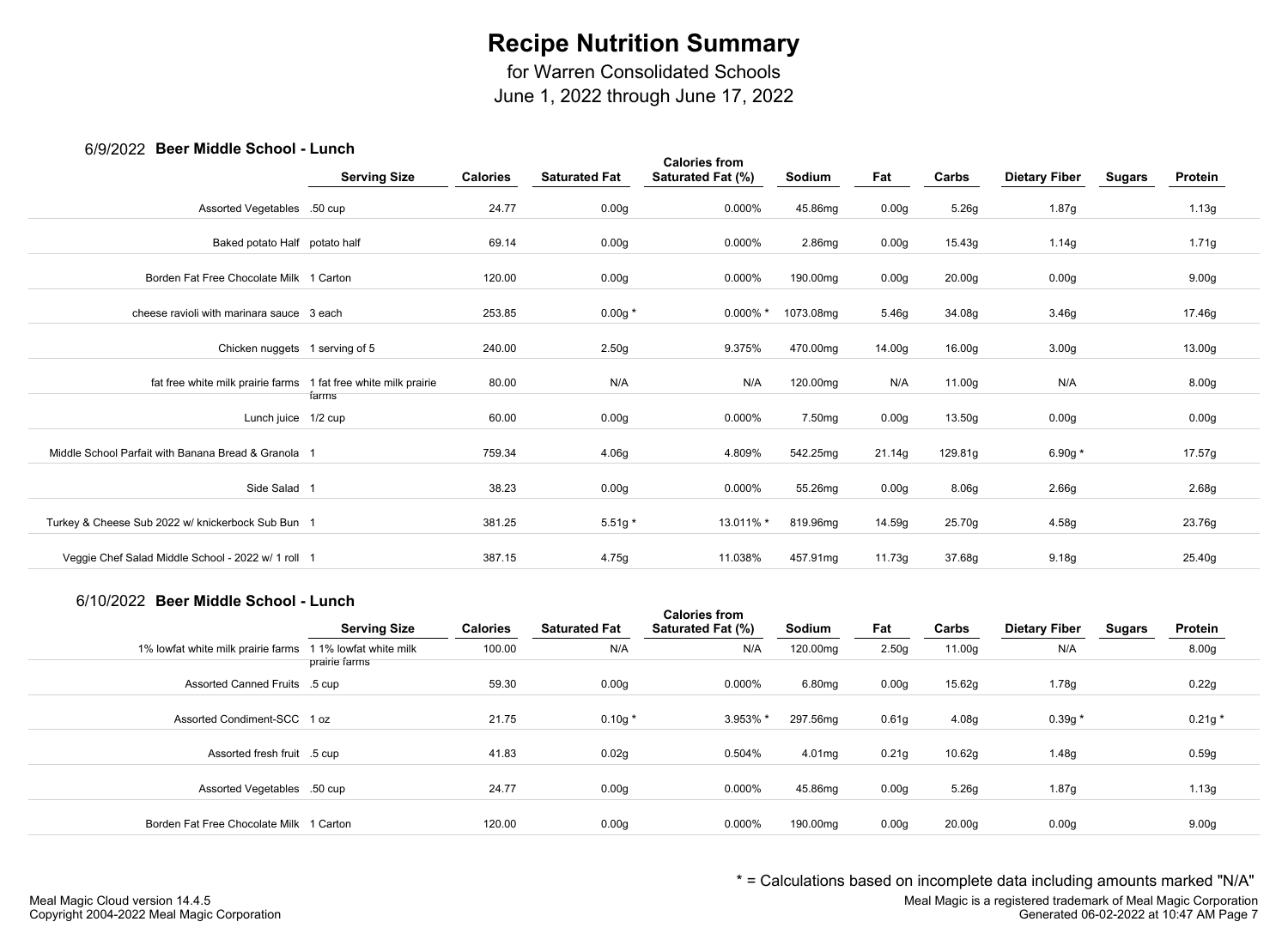for Warren Consolidated Schools

June 1, 2022 through June 17, 2022

### 6/10/2022 **Beer Middle School - Lunch**

| 00 I UN LULL DUUI INIUUIU OUIIUUI                                         | -----                                   |                 |                      |                                           |                    |                    |                   |                      |               |                   |  |
|---------------------------------------------------------------------------|-----------------------------------------|-----------------|----------------------|-------------------------------------------|--------------------|--------------------|-------------------|----------------------|---------------|-------------------|--|
|                                                                           | <b>Serving Size</b>                     | <b>Calories</b> | <b>Saturated Fat</b> | <b>Calories from</b><br>Saturated Fat (%) | Sodium             | Fat                | Carbs             | <b>Dietary Fiber</b> | <b>Sugars</b> | Protein           |  |
| Chicken Chef Salad Middle School 2022 w/ 1 roll 1                         |                                         | 569.65          | 7.61g                | 12.030%                                   | 845.91mg           | $9.92g *$          | 52.12g            | 12.18g               |               | 32.11g            |  |
|                                                                           |                                         |                 |                      |                                           |                    |                    |                   |                      |               |                   |  |
| Egg and Cheese omelte 1                                                   |                                         | 210.00          | 6.00g                | 25.714%                                   | 500.00mg           | 17.00g             | 3.00 <sub>g</sub> | 0.00 <sub>g</sub>    |               | 12.00g            |  |
| fat free white milk prairie farms 1 fat free white milk prairie           |                                         | 80.00           | N/A                  | N/A                                       | 120.00mg           | N/A                | 11.00g            | N/A                  |               | 8.00 <sub>g</sub> |  |
| Knickerbocker Whole Grain 4" Hamburger Bun 1 Hamburger Bun                | farms                                   | 190.00          | 0.00 <sub>g</sub>    | 0.000%                                    | 100.00mg           | 1.00 <sub>g</sub>  | 31.00g            | 4.00g                |               | 7.00g             |  |
| Lunch juice 1/2 cup                                                       |                                         | 60.00           | 0.00 <sub>g</sub>    | 0.000%                                    | 7.50 <sub>mg</sub> | 0.00g              | 13.50g            | 0.00 <sub>g</sub>    |               | 0.00g             |  |
| MS hummus loco 1 hummus plate                                             |                                         | 521.65          | 4.02g                | 6.944%                                    | 875.74mg           | 16.67g             | 64.56g            | 11.60g               |               | 18.32g            |  |
|                                                                           | Orange Juice 1 juice, orange 100% fresh | 61.00           | 0.00g                | $0.000\%$                                 | 0.00 <sub>mg</sub> | 0.00g              | 14.00g            | 0.00 <sub>g</sub>    |               | 0.00g             |  |
| Papetti's Whole Grain Cinnamon French Toast, with 2 Papetti's Whole Grain | Glaze, Fro Cinnamon French Toast, wit   | 400.00          | 4.00g                | 9.000%                                    | 560.00mg           | 16.00 <sub>g</sub> | 52.00g            | 4.00 <sub>g</sub>    |               | 14.00g            |  |
| Side Salad 1                                                              |                                         | 38.23           | 0.00 <sub>g</sub>    | 0.000%                                    | 55.26mg            | 0.00g              | 8.06g             | 2.66g                |               | 2.68g             |  |
| Soybutter Meal 1                                                          |                                         | 470.00          | 6.00g                | 11.489%                                   | 570.00mg           | 22.50g             | 48.00g            | 5.00 <sub>g</sub>    |               | 19.00g            |  |
| tomato, cherry 1                                                          |                                         | 21.00           | 0.00g                | 0.000%                                    | 8.80mg             | 0.00g              | 4.90g             | 0.98g                |               | 1.00 <sub>g</sub> |  |
| Whole Grain Breaded Chicken Patty 1 each                                  |                                         | 240.00          | 2.50 <sub>g</sub>    | 9.375%                                    | 460.00mg           | N/A                | 15.00g            | 3.00 <sub>g</sub>    |               | 14.00g            |  |

### 6/13/2022 **Beer Middle School - Lunch**

|                                         | <b>Serving Size</b>                     | <b>Calories</b> | <b>Saturated Fat</b> | <b>Calories from</b><br>Saturated Fat (%) | Sodium   | Fat               | Carbs              | <b>Dietary Fiber</b> | Sugars | Protein           |  |
|-----------------------------------------|-----------------------------------------|-----------------|----------------------|-------------------------------------------|----------|-------------------|--------------------|----------------------|--------|-------------------|--|
| 1% lowfat white milk prairie farms      | 1 1% lowfat white milk<br>prairie farms | 100.00          | N/A                  | N/A                                       | 120.00mg | 2.50 <sub>g</sub> | 11.00g             | N/A                  |        | 8.00 <sub>g</sub> |  |
| Assorted Canned Fruits .5 cup           |                                         | 59.30           | 0.00 <sub>g</sub>    | 0.000%                                    | 6.80mg   | 0.00 <sub>g</sub> | 15.62g             | 1.78g                |        | 0.22g             |  |
| Assorted Condiment-SCC 1 oz             |                                         | 21.75           | $0.10g*$             | 3.953% *                                  | 297.56mg | 0.61 <sub>g</sub> | 4.08 <sub>g</sub>  | $0.39g *$            |        | $0.21g *$         |  |
| Assorted fresh fruit .5 cup             |                                         | 41.83           | 0.02g                | 0.504%                                    | 4.01mg   | 0.21g             | 10.62g             | 1.48g                |        | 0.59g             |  |
| Assorted Vegetables .50 cup             |                                         | 24.77           | 0.00 <sub>g</sub>    | $0.000\%$                                 | 45.86mg  | 0.00 <sub>g</sub> | 5.26g              | 1.87g                |        | 1.13g             |  |
| Borden Fat Free Chocolate Milk 1 Carton |                                         | 120.00          | 0.00 <sub>g</sub>    | 0.000%                                    | 190.00mg | 0.00 <sub>g</sub> | 20.00 <sub>g</sub> | 0.00 <sub>g</sub>    |        | 9.00 <sub>g</sub> |  |

\* = Calculations based on incomplete data including amounts marked "N/A"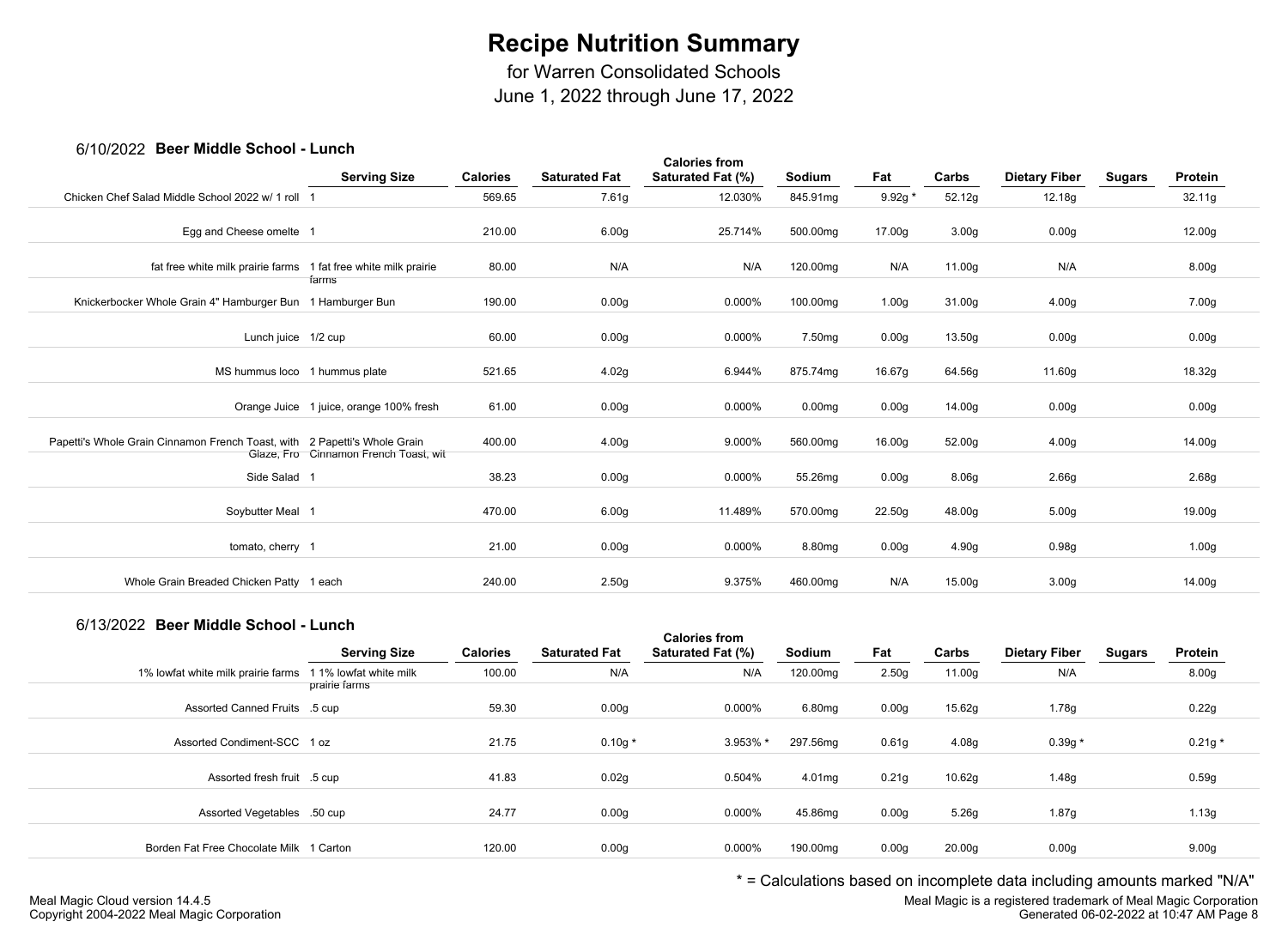for Warren Consolidated Schools

June 1, 2022 through June 17, 2022

### 6/13/2022 **Beer Middle School - Lunch**

| <b><i>UITULED DUGT MIDDIG OUTPUT</i></b>                   |                                               |                 |                      |                                           |                    |                    |        |                      |               |                   |  |
|------------------------------------------------------------|-----------------------------------------------|-----------------|----------------------|-------------------------------------------|--------------------|--------------------|--------|----------------------|---------------|-------------------|--|
|                                                            | <b>Serving Size</b>                           | <b>Calories</b> | <b>Saturated Fat</b> | <b>Calories from</b><br>Saturated Fat (%) | Sodium             | Fat                | Carbs  | <b>Dietary Fiber</b> | <b>Sugars</b> | Protein           |  |
| Chicken Chef Salad Middle School 2022 w/ 1 roll 1          |                                               | 569.65          | 7.61g                | 12.030%                                   | 845.91mg           | $9.92g *$          | 52.12g | 12.18g               |               | 32.11g            |  |
| chicken, patty hot and spicy whole grain                   | 1 chicken, patty hot and<br>spicy whole grain | 270.00          | 3.00 <sub>g</sub>    | 10.000%                                   | 400.00mg           | 15.00 <sub>g</sub> | 17.00g | 3.00 <sub>g</sub>    |               | 15.00g            |  |
| fat free white milk prairie farms                          | 1 fat free white milk prairie<br>farms        | 80.00           | N/A                  | N/A                                       | 120.00mg           | N/A                | 11.00g | N/A                  |               | 8.00 <sub>g</sub> |  |
| Green Beans - frozen 1/2 cup                               |                                               | 29.14           | 0.00 <sub>g</sub>    | 0.000%                                    | 0.00 <sub>mg</sub> | 0.00 <sub>g</sub>  | 4.86g  | 1.94g                |               | 0.97g             |  |
| Knickerbocker Whole Grain 4" Hamburger Bun 1 Hamburger Bun |                                               | 190.00          | 0.00 <sub>g</sub>    | 0.000%                                    | 100.00mg           | 1.00 <sub>g</sub>  | 31.00g | 4.00 <sub>g</sub>    |               | 7.00g             |  |
| Lunch juice 1/2 cup                                        |                                               | 60.00           | 0.00g                | 0.000%                                    | 7.50 <sub>mg</sub> | 0.00 <sub>g</sub>  | 13.50g | 0.00g                |               | 0.00g             |  |
| MS hummus loco 1 hummus plate                              |                                               | 521.65          | 4.02g                | 6.944%                                    | 875.74mg           | 16.67g             | 64.56g | 11.60g               |               | 18.32g            |  |
| Par Baked Pizza Big Daddy's Middle School 1 slice          |                                               | 360.00          | 8.00 <sub>g</sub>    | 20.000%                                   | 490.00mg           | 16.00 <sub>g</sub> | 35.00g | 4.00 <sub>g</sub>    |               | 18.00g            |  |
| Side Salad 1                                               |                                               | 38.23           | 0.00 <sub>g</sub>    | $0.000\%$                                 | 55.26mg            | 0.00 <sub>g</sub>  | 8.06g  | 2.66g                |               | 2.68g             |  |
| Soybutter Meal 1                                           |                                               | 470.00          | 6.00 <sub>g</sub>    | 11.489%                                   | 570.00mg           | 22.50g             | 48.00g | 5.00 <sub>g</sub>    |               | 19.00g            |  |
| Whole Grain Breaded Chicken Patty 1 each                   |                                               | 240.00          | 2.50g                | 9.375%                                    | 460.00mg           | N/A                | 15.00g | 3.00 <sub>g</sub>    |               | 14.00g            |  |
|                                                            |                                               |                 |                      |                                           |                    |                    |        |                      |               |                   |  |

#### 6/14/2022 **Beer Middle School - Lunch**

|                                         | <b>Serving Size</b>                     | <b>Calories</b> | <b>Saturated Fat</b> | <b>Calories from</b><br>Saturated Fat (%) | Sodium   | Fat               | Carbs              | <b>Dietary Fiber</b> | Sugars | Protein           |
|-----------------------------------------|-----------------------------------------|-----------------|----------------------|-------------------------------------------|----------|-------------------|--------------------|----------------------|--------|-------------------|
| 1% lowfat white milk prairie farms      | 1 1% lowfat white milk<br>prairie farms | 100.00          | N/A                  | N/A                                       | 120.00mg | 2.50 <sub>g</sub> | 11.00g             | N/A                  |        | 8.00 <sub>g</sub> |
| Assorted Canned Fruits .5 cup           |                                         | 59.30           | 0.00 <sub>g</sub>    | 0.000%                                    | 6.80mg   | 0.00 <sub>g</sub> | 15.62g             | 1.78g                |        | 0.22g             |
| Assorted Condiment-SCC 1 oz             |                                         | 21.75           | $0.10g*$             | 3.953% *                                  | 297.56mg | 0.61 <sub>g</sub> | 4.08 <sub>g</sub>  | $0.39g *$            |        | $0.21g *$         |
| Assorted fresh fruit .5 cup             |                                         | 41.83           | 0.02g                | 0.504%                                    | 4.01mg   | 0.21g             | 10.62g             | 1.48g                |        | 0.59g             |
| Assorted Vegetables .50 cup             |                                         | 24.77           | 0.00 <sub>g</sub>    | 0.000%                                    | 45.86mg  | 0.00 <sub>g</sub> | 5.26g              | 1.87g                |        | 1.13g             |
| Borden Fat Free Chocolate Milk 1 Carton |                                         | 120.00          | 0.00 <sub>g</sub>    | 0.000%                                    | 190.00mg | 0.00 <sub>g</sub> | 20.00 <sub>g</sub> | 0.00 <sub>g</sub>    |        | 9.00 <sub>g</sub> |

\* = Calculations based on incomplete data including amounts marked "N/A"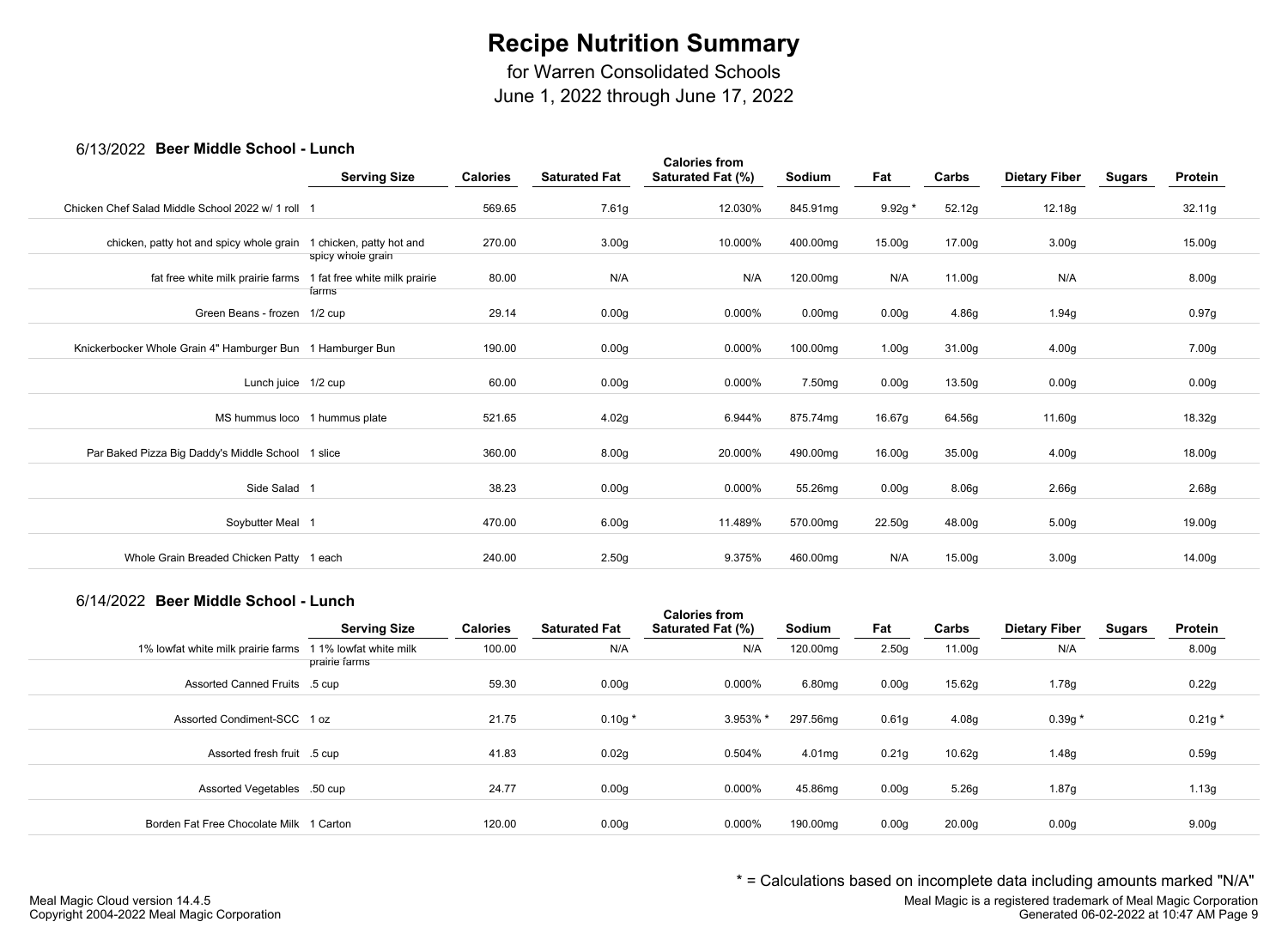for Warren Consolidated Schools

June 1, 2022 through June 17, 2022

### 6/14/2022 **Beer Middle School - Lunch**

| <b>POUL INIQUID OUILOUI</b>                         | ------                                 |                 |                      |                                           |               |                   |                   |                      |               |                   |
|-----------------------------------------------------|----------------------------------------|-----------------|----------------------|-------------------------------------------|---------------|-------------------|-------------------|----------------------|---------------|-------------------|
|                                                     | <b>Serving Size</b>                    | <b>Calories</b> | <b>Saturated Fat</b> | <b>Calories from</b><br>Saturated Fat (%) | <b>Sodium</b> | Fat               | Carbs             | <b>Dietary Fiber</b> | <b>Sugars</b> | Protein           |
| Farm RICH Breaded Mozzarella Cheese Sticks.         | 6 each                                 | 310.00          | 3.50g                | 10.161%                                   | 560.00mg      | 11.00g            | 33.00g            | 3.00 <sub>g</sub>    |               | 19.00g            |
| Reduced Fat                                         |                                        |                 |                      |                                           |               |                   |                   |                      |               |                   |
| fat free white milk prairie farms                   | 1 fat free white milk prairie<br>farms | 80.00           | N/A                  | N/A                                       | 120.00mg      | N/A               | 11.00g            | N/A                  |               | 8.00 <sub>g</sub> |
|                                                     | franks, beef 1 franks, beef            | 276.00          | 10.00g               | 32.609%                                   | 796.00mg      | 25.00g            | 1.00 <sub>g</sub> | 0.00 <sub>g</sub>    |               | 11.00g            |
| Knickerbocker Whole Grain Hotdog Bun 1 Hotdog Bun   |                                        | 180.00          | 0.00 <sub>g</sub>    | 0.000%                                    | 190.00mg      | 1.00 <sub>g</sub> | 31.00g            | 4.00 <sub>g</sub>    |               | 6.00 <sub>g</sub> |
| Lunch juice 1/2 cup                                 |                                        | 60.00           | 0.00 <sub>g</sub>    | 0.000%                                    | 7.50mg        | 0.00g             | 13.50g            | 0.00 <sub>g</sub>    |               | 0.00 <sub>g</sub> |
| Marinara Sauce 4 oz                                 |                                        | 54.43           | 0.00g                | 0.000%                                    | 444.52mg      | 1.81g             | 8.16g             | 1.81g                |               | 1.81g             |
| Middle School Ovenable Fries 0.5 cup                |                                        | 100.89          | 1.01g                | 9.000%                                    | 242.13mg      | 3.53g             | 17.15g            | 2.02g                |               | 2.02g             |
| Middle School Parfait with Banana Bread & Granola 1 |                                        | 759.34          | 4.06g                | 4.809%                                    | 542.25mg      | 21.14g            | 129.81g           | 6.90g $*$            |               | 17.57g            |
| Side Salad 1                                        |                                        | 38.23           | 0.00g                | 0.000%                                    | 55.26mg       | 0.00g             | 8.06g             | 2.66g                |               | 2.68g             |
| Turkey & Cheese Sub 2022 w/ knickerbock Sub Bun 1   |                                        | 381.25          | $5.51g*$             | 13.011% *                                 | 819.96mg      | 14.59g            | 25.70g            | 4.58g                |               | 23.76g            |
| Veggie Chef Salad Middle School - 2022 w/ 1 roll 1  |                                        | 387.15          | 4.75g                | 11.038%                                   | 457.91mg      | 11.73g            | 37.68g            | 9.18 <sub>g</sub>    |               | 25.40g            |
|                                                     |                                        |                 |                      |                                           |               |                   |                   |                      |               |                   |

## 6/15/2022 **Beer Middle School - Lunch**

|                                         | <b>Serving Size</b>                     | <b>Calories</b> | <b>Saturated Fat</b> | <b>Calories from</b><br><b>Saturated Fat (%)</b> | Sodium   | Fat               | Carbs              | <b>Dietary Fiber</b> | <b>Sugars</b> | Protein           |  |
|-----------------------------------------|-----------------------------------------|-----------------|----------------------|--------------------------------------------------|----------|-------------------|--------------------|----------------------|---------------|-------------------|--|
| 1% lowfat white milk prairie farms      | 1 1% lowfat white milk<br>prairie farms | 100.00          | N/A                  | N/A                                              | 120.00mg | 2.50 <sub>g</sub> | 11.00g             | N/A                  |               | 8.00 <sub>g</sub> |  |
| Assorted Canned Fruits .5 cup           |                                         | 59.30           | 0.00 <sub>g</sub>    | 0.000%                                           | 6.80mg   | 0.00 <sub>g</sub> | 15.62g             | 1.78g                |               | 0.22g             |  |
| Assorted Condiment-SCC 1 oz             |                                         | 21.75           | $0.10g *$            | 3.953% *                                         | 297.56mg | 0.61 <sub>g</sub> | 4.08g              | $0.39g *$            |               | $0.21g *$         |  |
| Assorted fresh fruit .5 cup             |                                         | 41.83           | 0.02g                | 0.504%                                           | 4.01mg   | 0.21 <sub>g</sub> | 10.62g             | 1.48g                |               | 0.59g             |  |
| Assorted Vegetables .50 cup             |                                         | 24.77           | 0.00 <sub>g</sub>    | 0.000%                                           | 45.86mg  | 0.00 <sub>g</sub> | 5.26g              | 1.87g                |               | 1.13g             |  |
| BBQ Diced Chicken 3 oz                  |                                         | 205.56          | 0.94g                | 4.112%                                           | 677.56mg | 3.76g             | 19.74g             | 0.00 <sub>g</sub>    |               | 24.42g            |  |
| Borden Fat Free Chocolate Milk 1 Carton |                                         | 120.00          | 0.00 <sub>g</sub>    | 0.000%                                           | 190.00mg | 0.00 <sub>g</sub> | 20.00 <sub>g</sub> | 0.00 <sub>g</sub>    |               | 9.00 <sub>g</sub> |  |
|                                         |                                         |                 |                      |                                                  |          |                   |                    |                      |               |                   |  |

\* = Calculations based on incomplete data including amounts marked "N/A"